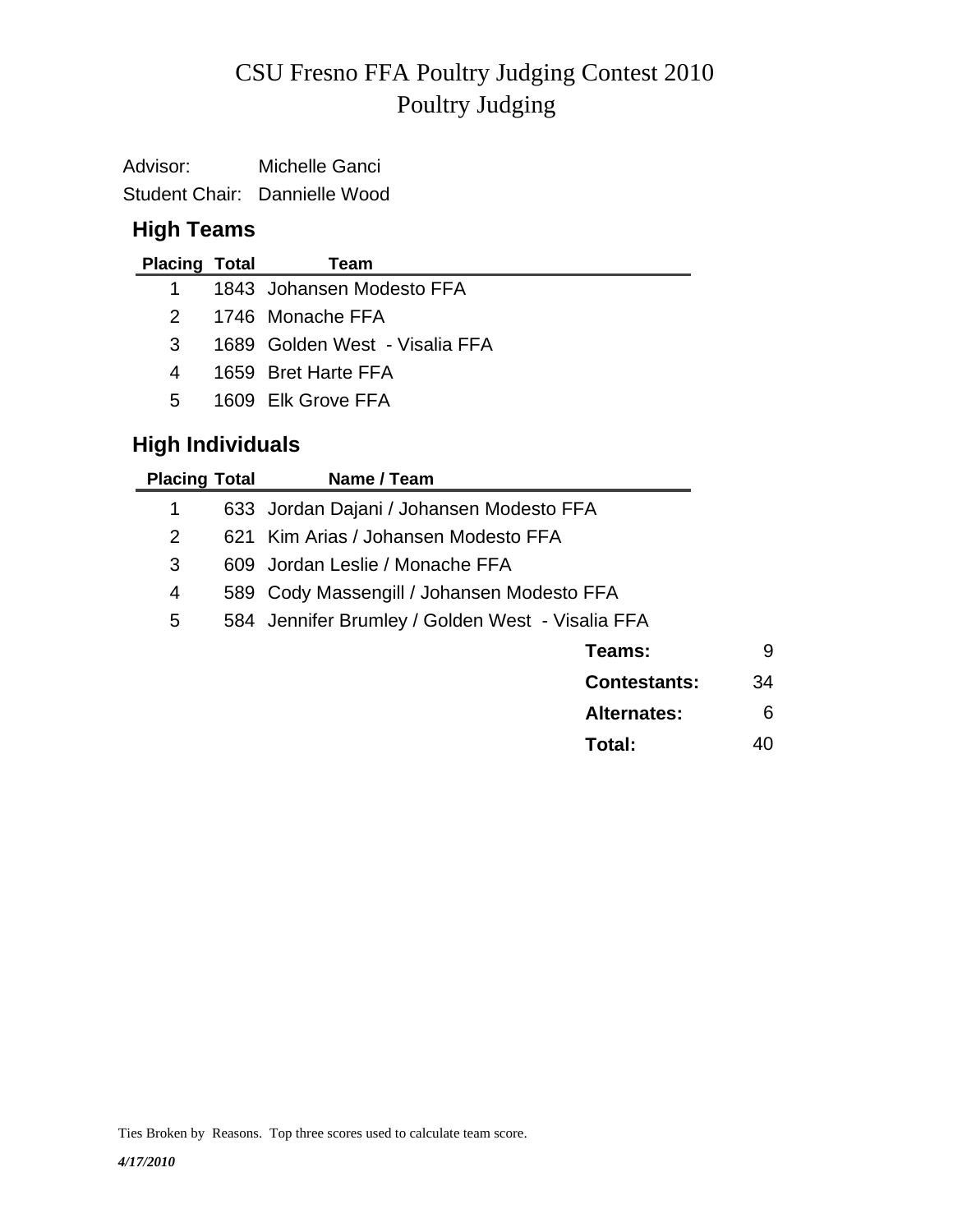### CSU Fresno FFA Poultry Judging Contest 2010 **Poultry Accord Poultry Accord Poultry Judging**

#### **Team Results**

|                       | Keep/Cul    |     | Hens Keep/Cul<br>l Reasons | <b>RTC</b><br><b>Broiler</b> | Turkey<br>Carcass<br>Placing | Turkey<br>Carcass<br>Reasons | Egg<br>Interior<br>Grading | Egg<br>Exterior<br>Grading | Egg | Further-<br>Written Processed<br>Factors Products | Parts ID | Exam | Tie | Total Place |                |
|-----------------------|-------------|-----|----------------------------|------------------------------|------------------------------|------------------------------|----------------------------|----------------------------|-----|---------------------------------------------------|----------|------|-----|-------------|----------------|
| <b>Bret Harte FFA</b> | 0           | 148 | 128                        | 118                          | 146                          | 122                          | 137                        | 124                        | 129 | 252                                               | 115      | 240  | 250 | 1659        | 4              |
| <b>Elk Grove FFA</b>  | 0           | 150 | 90                         | 122                          | 136                          | 106                          | 136                        | 129                        | 111 | 239                                               | 110      | 280  | 196 | 1609        | 5              |
| Golden West - Visal   | 0           | 150 | 122                        | 127                          | 146                          | 117                          | 100                        | 125                        | 123 | 264                                               | 140      | 275  | 239 | 1689        | 3              |
| Grace-Davis, Modes    | 0           | 150 | 99                         | 106                          | 142                          | 105                          | 115                        | 122                        | 123 | 261                                               | 85       | 225  | 204 | 1533        | 7              |
| Johansen Modesto      | 0           | 148 | 132                        | 138                          | 144                          | 122                          | 115                        | 138                        | 126 | 255                                               | 130      | 395  | 254 | 1843        |                |
| Monache FFA           | $\mathbf 0$ | 150 | 133                        | 121                          | 148                          | 133                          | 118                        | 138                        | 129 | 261                                               | 130      | 285  | 266 | 1746        | $\overline{2}$ |
| Pitman FFA            | 0           | 118 | 78                         | 101                          | 148                          | 114                          | 90                         | 131                        | 99  | 240                                               | 85       | 180  | 192 | 1384        | -8             |
| <b>Righetti FFA</b>   | 0           | 126 | 108                        | 97                           | 148                          | 112                          | 113                        | 127                        | 99  | 267                                               | 115      | 240  | 220 | 1552        | -6             |
| Santa Maria FFA       | 0           | 142 | 52                         | 86                           | 141                          | 110                          | 97                         | 113                        | 93  | 249                                               | 55       | 165  | 162 | 1303        | 9              |

Ties Broken by Reasons. Top three scores used to calculate team score.

| <b>Class</b>                  | Max Score Official Cut 1 Cut 2 Cut 3 |      |   |   |   |
|-------------------------------|--------------------------------------|------|---|---|---|
| 01 Keep/Cull                  | 50                                   |      |   |   |   |
| 02 Hens                       | 50                                   | 2431 | 4 | 2 | 4 |
| 03 Keep/Cull Reasons          | 50                                   |      |   |   |   |
| 04 RTC Broiler                | 50                                   |      |   |   |   |
| 05 Turkey Carcass Placing     | 50                                   | 1423 | 5 | 2 | 3 |
| 06 Turkey Carcass Reasons     | 50                                   |      |   |   |   |
| 07 Egg Interior Grading       | 50                                   |      |   |   |   |
| 08 Egg Exterior Grading       | 50                                   |      |   |   |   |
| 09 Egg Written Factors        | 50                                   |      |   |   |   |
| 10 Further-Processed Products | 100                                  |      |   |   |   |
| 11 Parts ID                   | 50                                   |      |   |   |   |
| 12 Exam                       | 150                                  |      |   |   |   |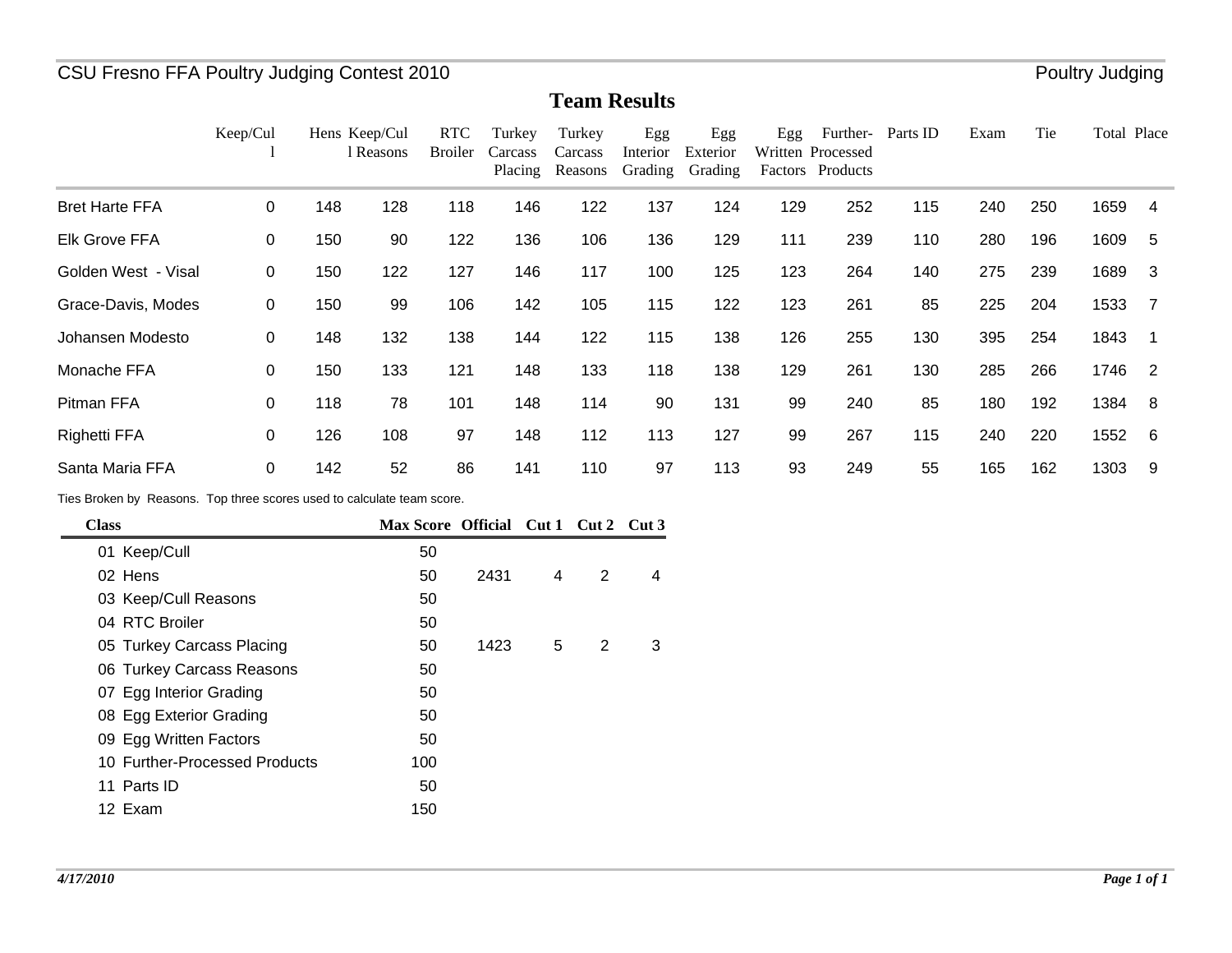# CSU Fresno FFA Poultry Judging Contest 2010 **Poultry Judging** Poultry Judging

#### **Individual Results**

|                                    | Keep/Cul         | Hens | Keep/Cul<br>1 Reasons | <b>RTC</b><br><b>Broiler</b> | Turkey<br>Carcass<br>Placing | Turkey<br>Carcass<br>Reasons | Egg<br>Interior<br>Grading | Egg<br>Exterior<br>Grading | Egg<br>Written<br>Factors | Further-<br>Processed<br>Products | Parts ID | Exam | Tie | Total   | Place          |
|------------------------------------|------------------|------|-----------------------|------------------------------|------------------------------|------------------------------|----------------------------|----------------------------|---------------------------|-----------------------------------|----------|------|-----|---------|----------------|
| <b>Bret Harte FFA</b>              |                  |      |                       |                              |                              |                              |                            |                            |                           |                                   |          |      |     | 1659    | $\overline{4}$ |
| <b>Anthony Sterrett</b>            | $\boldsymbol{0}$ | 50   | 42                    | 40                           | 48                           | 41                           | 50                         | 45                         | 47                        | 88                                | 50       | 80   | 83  | 581*    | $\overline{7}$ |
| <b>Haley Warner</b>                | 0                | 50   | 38                    | 36                           | 50                           | 44                           | 42                         | 43                         | 44                        | 79                                | 15       | 75   | 82  | 516     | 22             |
| <b>Kelsey Lowe</b>                 | 0                | 48   | 44                    | 36                           | 48                           | 40                           | 48                         | 43                         | 44                        | 79                                | 30       | 90   | 84  | 550*    | 13             |
| Laura Chraft                       | $\boldsymbol{0}$ | 50   | 42                    | 42                           | 50                           | 41                           | 39                         | 36                         | 38                        | 85                                | 35       | 70   | 83  | 528*    | 20             |
| <b>Elk Grove FFA</b>               |                  |      |                       |                              |                              |                              |                            |                            |                           |                                   |          |      |     | 1609    | $\overline{5}$ |
| <b>Dillon Strybing</b>             | 0                | 50   | 35                    | 41                           | 48                           | 39                           | 46                         | 47                         | 32                        | 69                                | 40       | 90   | 74  | 537*    | 18             |
| Kellie Christensen                 | 0                | 50   | 35                    | 29                           | 48                           | 37                           | 42                         | 43                         | 32                        | 82                                | 30       | 80   | 72  | 508     | 25             |
| Steven Khansefid                   | 0                | 50   | 20                    | 40                           | 40                           | 30                           | 46                         | 39                         | 35                        | 85                                | 35       | 90   | 50  | 510*    | 24             |
| Sylvia Bauer                       | 0                | 50   | 35                    | 41                           | 48                           | 37                           | 44                         | 43                         | 44                        | 85                                | 35       | 100  | 72  | 562*    | 9              |
| <b>Golden Valley - Visalia FFA</b> |                  |      |                       |                              |                              |                              |                            |                            |                           |                                   |          |      |     |         |                |
| <b>Carley Pratt</b>                | 0                | 38   | 10                    | 18                           | 50                           | 30                           | 31                         | 36                         | 32                        | 82                                | 15       | 35   | 40  | 377     | 40             |
| <b>Courtney Russell</b>            | 0                | 50   | 38                    | 28                           | 47                           | 37                           | 39                         | 41                         | 32                        | 76                                | 25       | 70   | 75  | 483     | 32             |
| Golden West - Visalia FFA          |                  |      |                       |                              |                              |                              |                            |                            |                           |                                   |          |      |     | 1689    | $\overline{3}$ |
| <b>Audra Shipley</b>               | 0                | 50   | 35                    | 40                           | 50                           | 39                           | 42                         | 44                         | 38                        | 88                                | 35       | 85   | 74  | 546     | 15             |
| <b>Brandon Stane</b>               | 0                | 50   | 42                    | 39                           | 48                           | 40                           | 34                         | 43                         | 38                        | 88                                | 45       | 80   | 82  | 547*    | 14             |
| Jaylene Pratt                      | 0                | 50   | 40                    | 44                           | 48                           | 38                           | 25                         | 41                         | 44                        | 88                                | 50       | 90   | 78  | 558*    | 11             |
| Jennifer Brumley                   | $\pmb{0}$        | 50   | 40                    | 44                           | 50                           | 39                           | 41                         | 41                         | 41                        | 88                                | 45       | 105  | 79  | 584* 5  |                |
| <b>Grace-Davis, Modesto FFA</b>    |                  |      |                       |                              |                              |                              |                            |                            |                           |                                   |          |      |     | 1533    | $\overline{1}$ |
| Armando Castelloan                 | 0                | 50   | 32                    | 30                           | 50                           | 33                           | 33                         | 41                         | 44                        | 88                                | 30       | 70   | 65  | 501     | 28             |
| David Costa                        | 0                | 50   | 32                    | 38                           | 42                           | 35                           | 41                         | 36                         | 38                        | 88                                | 35       | 90   | 67  | 525*    | 21             |
| <b>Jared Myers</b>                 | $\mathbf 0$      | 50   | 35                    | 38                           | 50                           | 37                           | 41                         | 45                         | 41                        | 85                                | 20       | 65   | 72  | 507* 26 |                |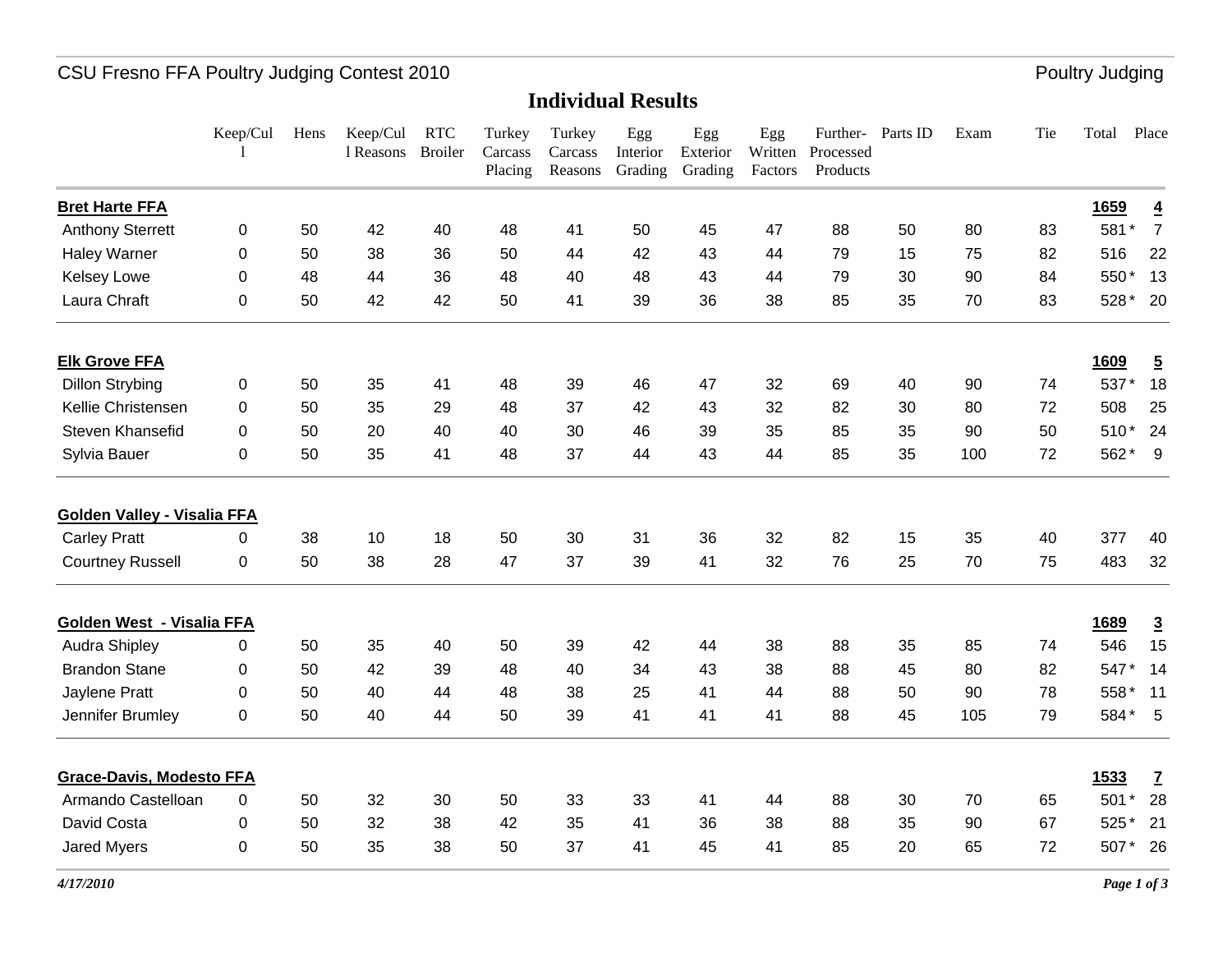# CSU Fresno FFA Poultry Judging Contest 2010 **Poultry Judging** Poultry Judging

**Individual Results**

|                            | Keep/Cul         | Hens | Keep/Cul<br>1 Reasons | <b>RTC</b><br><b>Broiler</b> | Turkey<br>Carcass<br>Placing | Turkey<br>Carcass<br>Reasons | Egg<br>Interior<br>Grading | Egg<br>Exterior<br>Grading | Egg<br>Written<br>Factors | Further- Parts ID<br>Processed<br>Products |    | Exam | Tie | Total | Place                    |
|----------------------------|------------------|------|-----------------------|------------------------------|------------------------------|------------------------------|----------------------------|----------------------------|---------------------------|--------------------------------------------|----|------|-----|-------|--------------------------|
| Yovan Reyes                | $\boldsymbol{0}$ | 42   | 40                    | 41                           | 48                           | 36                           | 35                         | 40                         | 41                        | 91                                         | 15 | 55   | 76  | 484   | 31                       |
| Johansen Modesto FFA       |                  |      |                       |                              |                              |                              |                            |                            |                           |                                            |    |      |     | 1843  | $\overline{1}$           |
| Aimee Stone                | $\pmb{0}$        | 50   | 40                    | 36                           | 48                           | 35                           | 48                         | 43                         | 38                        | 91                                         | 45 | 100  | 75  | 574   | $\bf 8$                  |
| Cody Massengill            | $\pmb{0}$        | 50   | 42                    | 46                           | 48                           | 41                           | 38                         | 44                         | 41                        | 79                                         | 35 | 125  | 83  | 589*  | $\overline{\mathbf{4}}$  |
| Jordan Dajani              | $\pmb{0}$        | 50   | 46                    | 50                           | 48                           | 42                           | 37                         | 46                         | 41                        | 88                                         | 45 | 140  | 88  | 633*  | $\mathbf{1}$             |
| Kim Arias                  | $\pmb{0}$        | 48   | 44                    | 42                           | 48                           | 39                           | 40                         | 48                         | 44                        | 88                                         | 50 | 130  | 83  | 621   | $\overline{2}$<br>$\ast$ |
| Johansen Modesto FFA       |                  |      |                       |                              |                              |                              |                            |                            |                           |                                            |    |      |     |       |                          |
| <b>Austin Southern-Jas</b> | $\pmb{0}$        | 46   | 40                    | 42                           | 40                           | 32                           | 42                         | 35                         | 38                        | 91                                         | 40 | 60   | 72  | 506   | 27                       |
| <b>Ismael Garcia</b>       | $\pmb{0}$        | 50   | 35                    | 42                           | 40                           | 33                           | 42                         | 35                         | 41                        | 94                                         | 35 | 90   | 68  | 537   | 19                       |
| Nadia Dajani               | $\mathbf 0$      | 48   | 42                    | 36                           | 50                           | 40                           | 37                         | 46                         | 38                        | 82                                         | 40 | 85   | 82  | 544   | 16                       |
| <b>Monache FFA</b>         |                  |      |                       |                              |                              |                              |                            |                            |                           |                                            |    |      |     | 1746  | $\overline{2}$           |
| <b>Bethany Hargett</b>     | $\pmb{0}$        | 50   | 35                    | 44                           | 47                           | 40                           | 48                         | 45                         | 41                        | 85                                         | 40 | 65   | 75  | 540   | 17                       |
| Jordan Leslie              | $\pmb{0}$        | 50   | 45                    | 42                           | 48                           | 44                           | 46                         | 45                         | 44                        | 85                                         | 45 | 115  | 89  | 609*  | 3                        |
| Marcella Boyd              | 0                | 50   | 43                    | 42                           | 50                           | 45                           | 36                         | 50                         | 44                        | 88                                         | 40 | 95   | 88  | 583*  | 6                        |
| <b>Taylor Leslie</b>       | $\pmb{0}$        | 50   | 45                    | 37                           | 50                           | 44                           | 36                         | 43                         | 41                        | 88                                         | 45 | 75   | 89  | 554*  | 12                       |
| <b>Monache FFA</b>         |                  |      |                       |                              |                              |                              |                            |                            |                           |                                            |    |      |     |       |                          |
| Erica "Gizzard" Conr       | $\pmb{0}$        | 50   | 40                    | 28                           | 48                           | 39                           | 37                         | 41                         | 32                        | 88                                         | 40 | 55   | 79  | 498   | 29                       |
| <b>Pitman FFA</b>          |                  |      |                       |                              |                              |                              |                            |                            |                           |                                            |    |      |     | 1384  | $\overline{\mathbf{8}}$  |
| <b>Brenda Garcia</b>       | 0                | 46   | 36                    | 32                           | 50                           | 39                           | 37                         | 46                         | 32                        | 58                                         | 35 | 85   | 75  | 496*  | 30                       |
| Chelsea Coelho             | 0                | 26   | 10                    | 24                           | 50                           | 37                           | 23                         | 37                         | 14                        | 85                                         | 30 | 75   | 47  | 411   | 38                       |
| Joeseph Urrutia            | $\boldsymbol{0}$ | 46   | 32                    | 28                           | 48                           | 37                           | 36                         | 40                         | 29                        | 88                                         | 25 | 45   | 69  | 454*  | 35                       |
|                            |                  |      |                       |                              |                              |                              |                            |                            |                           |                                            |    |      |     |       |                          |

*4/17/2010*